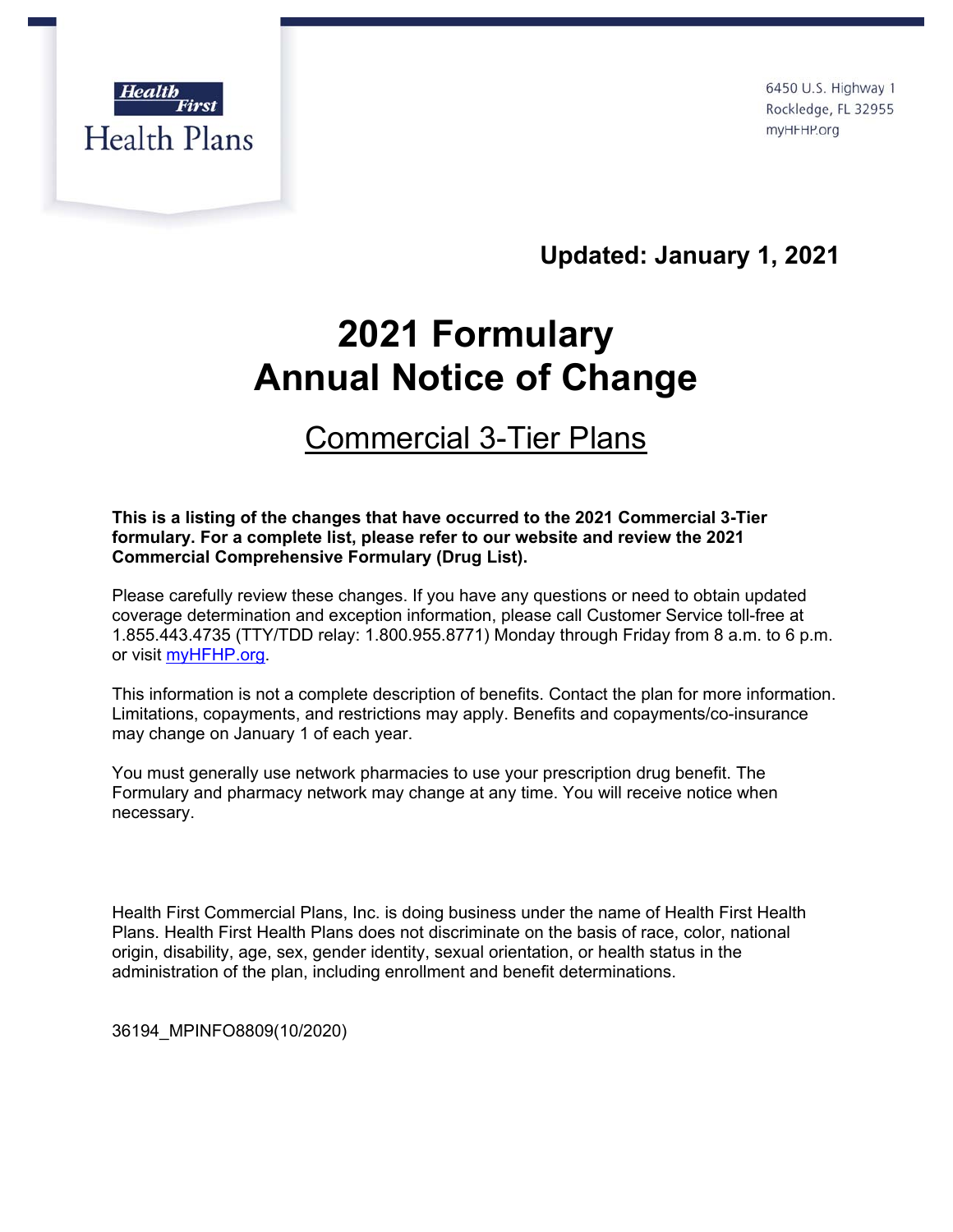**Effective Date:1/1/2021**

| Medication Name                                                   | Change Description |
|-------------------------------------------------------------------|--------------------|
| AIMOVIG AUTOINJECTOR 140 MG/ML<br>SUBCUTANEOUS AUTO-INJECTOR      | Formulary Addition |
| AIMOVIG AUTOINJECTOR 70 MG/ML<br>SUBCUTANEOUS AUTO-INJECTOR       | Formulary Addition |
| ciprofloxacin 0.3 %-dexamethasone 0.1 %<br>ear drops, suspension  | Formulary Addition |
| DUPIXENT 300 MG/2 ML SUBCUTANEOUS PEN<br><b>INJECTOR</b>          | Formulary Addition |
| <b>FARXIGA 10 MG TABLET</b>                                       | Formulary Addition |
| <b>FARXIGA 5 MG TABLET</b>                                        | Formulary Addition |
| FINTEPLA 2.2 MG/ML ORAL SOLUTION                                  | Formulary Addition |
| KESIMPTA PEN 20 MG/0.4 ML SUBCUTANEOUS<br><b>PEN INJECTOR</b>     | Formulary Addition |
| PLEGRIDY 125 MCG/0.5 ML SUBCUTANEOUS PEN<br><b>INJECTOR</b>       | Formulary Addition |
| PLEGRIDY 125 MCG/0.5 ML SUBCUTANEOUS<br><b>SYRINGE</b>            | Formulary Addition |
| PLEGRIDY 63 MCG/0.5 ML-94 MCG/0.5 ML<br>SUBCUTANEOUS PEN INJECTOR | Formulary Addition |
| PLEGRIDY 63 MCG/0.5 ML-94 MCG/0.5 ML<br>SUBCUTANEOUS SYRINGE      | Formulary Addition |
| RUKOBIA 600 MG TABLET, EXTENDED RELEASE                           | Formulary Addition |
| TAYTULLA 1 MG-20 MCG (24)/75 MG (4)<br><b>CAPSULE</b>             | Formulary Addition |
| XIGDUO XR 10 MG-1,000 MG TABLET, EXTENDED<br><b>RELEASE</b>       | Formulary Addition |
| XIGDUO XR 10 MG-500 MG TABLET, EXTENDED<br><b>RELEASE</b>         | Formulary Addition |
| XIGDUO XR 2.5 MG-1,000 MG TABLET, EXTENDED<br><b>RELEASE</b>      | Formulary Addition |
| XIGDUO XR 5 MG-1,000 MG TABLET, EXTENDED<br><b>RELEASE</b>        | Formulary Addition |
| XIGDUO XR 5 MG-500 MG TABLET, EXTENDED<br><b>RELEASE</b>          | Formulary Addition |
| XPOVIO 40 MG TWICE WEEKLY (80 MG/WEEK)<br>$(20 \tMG X 4)$ TABLET  | Formulary Addition |
| XPOVIO 40 MG/WEEK (20 MG X 2) TABLET                              | Formulary Addition |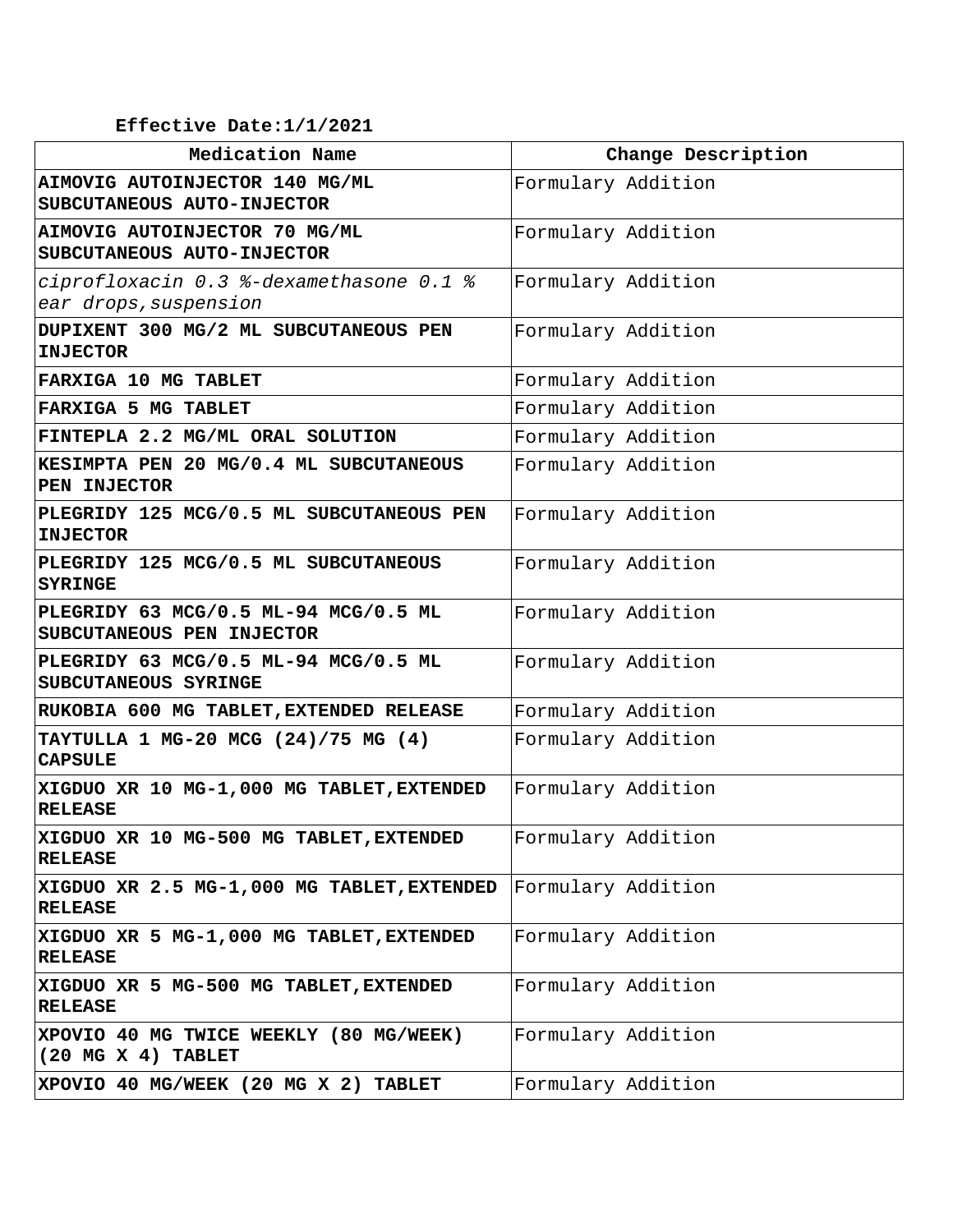| Medication Name                                                   | Change Description          |
|-------------------------------------------------------------------|-----------------------------|
| XPOVIO 60 MG TWICE WEEKLY (120 MG/WEEK)<br>$(20$ MG X $6)$ TABLET | Formulary Addition          |
| XPOVIO 80 MG TWICE WEEKLY (160 MG/WEEK)<br>$(20$ MG X 8) TABLET   | Formulary Addition          |
| ZYTIGA 250 MG TABLET                                              | Formulary Addition          |
| ADRUCIL 500 MG/10 ML INTRAVENOUS SOLUTION                         | Removed from Plan Formulary |
| AFEDITAB CR 30 MG TABLET, EXTENDED RELEASE                        | Removed from Plan Formulary |
| AFEDITAB CR 60 MG TABLET, EXTENDED RELEASE                        | Removed from Plan Formulary |
| alendronate 40 mg tablet                                          | Removed from Plan Formulary |
| AVONEX (WITH ALBUMIN) 30 MCG<br>INTRAMUSCULAR KIT                 | Removed from Plan Formulary |
| BAQSIMI 3 MG/ACTUATION NASAL SPRAY                                | Removed from Plan Formulary |
| BYNFEZIA 2,500 MCG/ML SUBCUTANEOUS PEN<br><b>INJECTOR</b>         | Removed from Plan Formulary |
| chlorothiazide 250 mg tablet                                      | Removed from Plan Formulary |
| chlorpropamide 100 mg tablet                                      | Removed from Plan Formulary |
| chlorpropamide 250 mg tablet                                      | Removed from Plan Formulary |
| ciprofloxacin er 1,000 mg tablet, extended<br>release 24hr mphase | Removed from Plan Formulary |
| ciprofloxacin er 500 mg tablet, extended<br>release 24hr mphase   | Removed from Plan Formulary |
| CLOVIQUE 250 MG CAPSULE                                           | Removed from Plan Formulary |
| COLY-MYCIN S 3.3 MG-3 MG-10 MG-0.5 MG/ML<br>EAR DROPS, SUSPENSION | Removed from Plan Formulary |
| CRIXIVAN 400 MG CAPSULE                                           | Removed from Plan Formulary |
| DELYLA (28) 0.1 MG-20 MCG TABLET                                  | Removed from Plan Formulary |
| desvenlafaxine er 100 mg tablet, extended<br>release 24 hour      | Removed from Plan Formulary |
| desvenlafaxine er 50 mg tablet, extended<br>release 24 hour       | Removed from Plan Formulary |
| diazoxide 50 mg/ml oral suspension                                | Removed from Plan Formulary |
| didanosine 125 mg capsule, delayed release                        | Removed from Plan Formulary |
| didanosine 200 mg capsule, delayed release                        | Removed from Plan Formulary |
| DUPIXENT 200 MG/1.14 ML SUBCUTANEOUS<br><b>SYRINGE</b>            | Removed from Plan Formulary |
| ELIGARD 22.5 MG (3 MONTH) SUBCUTANEOUS<br><b>SYRINGE</b>          | Removed from Plan Formulary |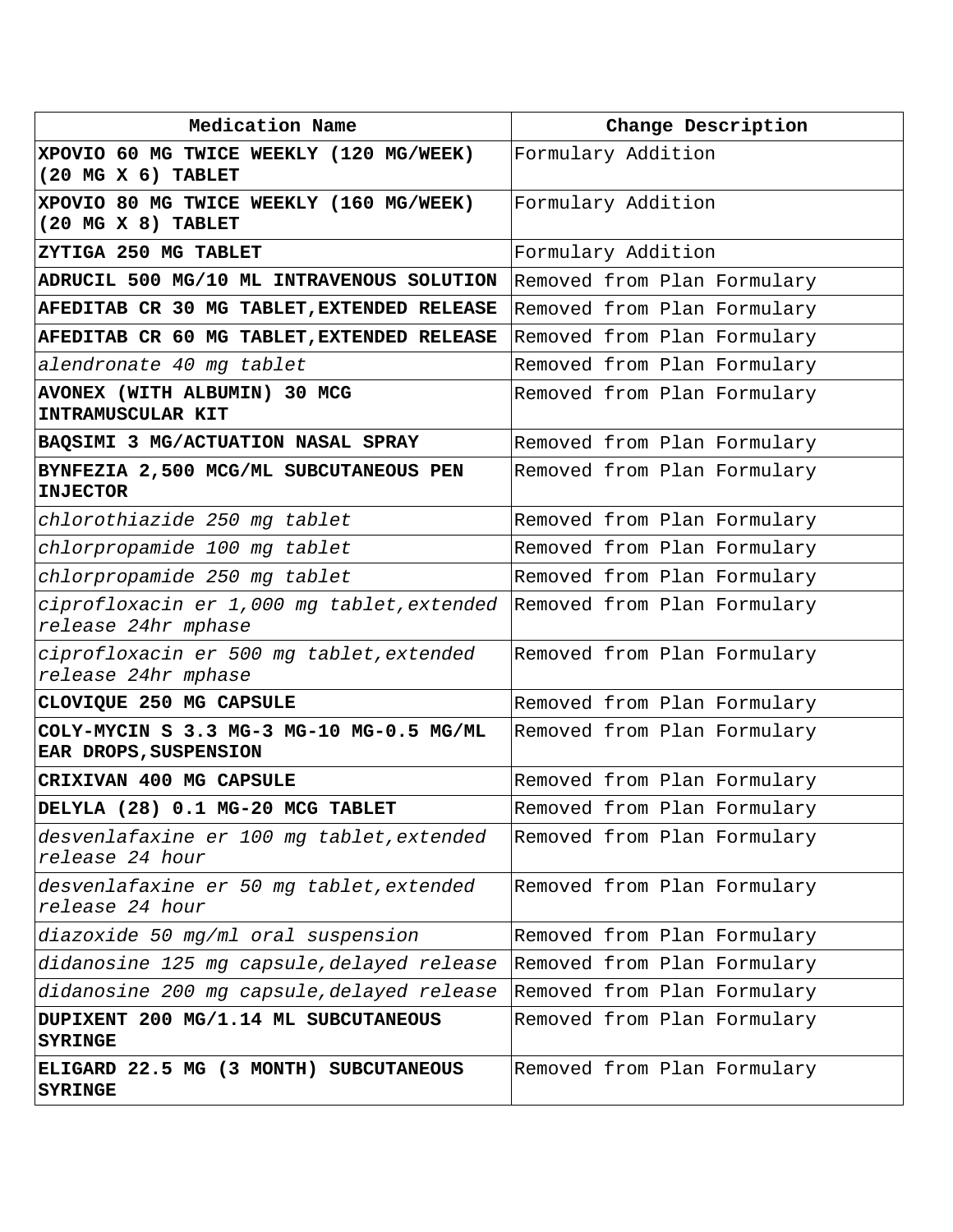| Medication Name                                                             | Change Description          |
|-----------------------------------------------------------------------------|-----------------------------|
| ELIGARD 30 MG (4 MONTH) SUBCUTANEOUS<br><b>SYRINGE</b>                      | Removed from Plan Formulary |
| ELIGARD 45 MG (6 MONTH) SUBCUTANEOUS<br><b>SYRINGE</b>                      | Removed from Plan Formulary |
| ELIGARD 7.5 MG (1 MONTH) SUBCUTANEOUS<br><b>SYRINGE</b>                     | Removed from Plan Formulary |
| EMEND 125 MG CAPSULE                                                        | Removed from Plan Formulary |
| erythromycin with ethanol 2 % topical<br>swab                               | Removed from Plan Formulary |
| etidronate disodium 400 mg tablet                                           | Removed from Plan Formulary |
| flurbiprofen 50 mg tablet                                                   | Removed from Plan Formulary |
| FREESTYLE LIBRE 10 DAY READER                                               | Removed from Plan Formulary |
| FREESTYLE LIBRE 10 DAY SENSOR KIT                                           | Removed from Plan Formulary |
| homatropine 5 % eye drops                                                   | Removed from Plan Formulary |
| HUMIRA PEDIATRIC CROHN'S STARTER 40<br>MG/0.8 ML SUBCUTANEOUS SYRINGE KIT   | Removed from Plan Formulary |
| INFLECTRA 100 MG INTRAVENOUS SOLUTION                                       | Removed from Plan Formulary |
| ISTURISA 1 MG TABLET                                                        | Removed from Plan Formulary |
| ISTURISA 10 MG TABLET                                                       | Removed from Plan Formulary |
| ISTURISA 5 MG TABLET                                                        | Removed from Plan Formulary |
| KLOR-CON SPRINKLE 8 MEQ CAPSULE, EXTENDED<br><b>RELEASE</b>                 | Removed from Plan Formulary |
| KOSELUGO 10 MG CAPSULE                                                      | Removed from Plan Formulary |
| KOSELUGO 25 MG CAPSULE                                                      | Removed from Plan Formulary |
| LAXATIVE FEMININE 5 MG TABLET                                               | Removed from Plan Formulary |
| LOPREEZA 0.5 MG-0.1 MG TABLET                                               | Removed from Plan Formulary |
| methyclothiazide 5 mg tablet                                                | Removed from Plan Formulary |
| MIMVEY LO 0.5 MG-0.1 MG TABLET                                              | Removed from Plan Formulary |
| MODERIBA 200 MG TABLET                                                      | Removed from Plan Formulary |
| MORPHINE CONCENTRATE 20 MG/ML ORAL<br>(FOR ORAL USE ONLY)<br><b>SYRINGE</b> | Removed from Plan Formulary |
| NATURE-THROID 113.75 MG TABLET                                              | Removed from Plan Formulary |
| NATURE-THROID 130 MG TABLET                                                 | Removed from Plan Formulary |
| NATURE-THROID 146.25 MG TABLET                                              | Removed from Plan Formulary |
| NATURE-THROID 16.25 MG TABLET                                               | Removed from Plan Formulary |
| NATURE-THROID 162.5 MG TABLET                                               | Removed from Plan Formulary |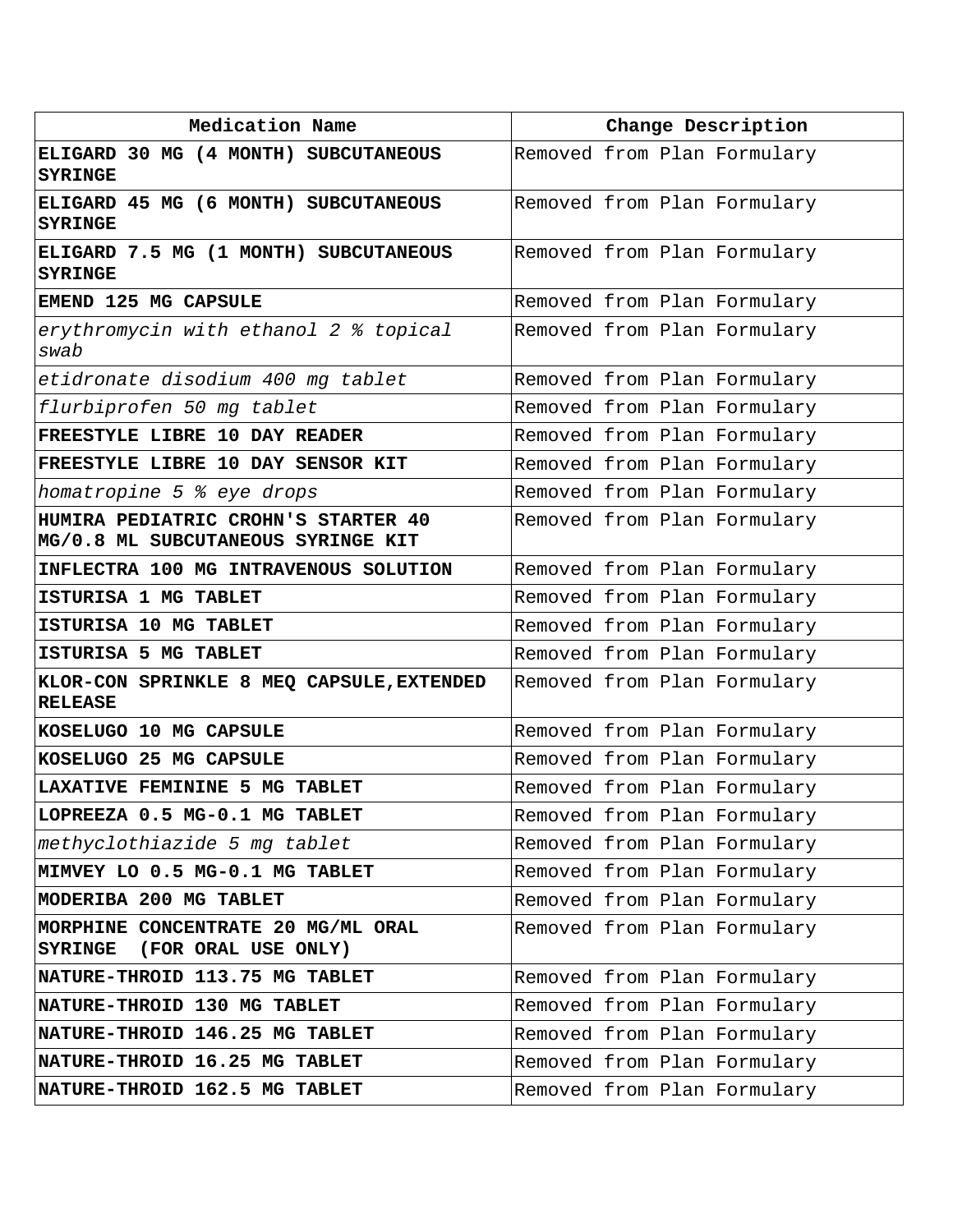| Medication Name                                                             | Change Description          |
|-----------------------------------------------------------------------------|-----------------------------|
| NATURE-THROID 195 MG TABLET                                                 | Removed from Plan Formulary |
| NATURE-THROID 260 MG TABLET                                                 | Removed from Plan Formulary |
| NATURE-THROID 32.5 MG TABLET                                                | Removed from Plan Formulary |
| NATURE-THROID 325 MG TABLET                                                 | Removed from Plan Formulary |
| NATURE-THROID 48.75 MG TABLET                                               | Removed from Plan Formulary |
| NATURE-THROID 65 MG TABLET                                                  | Removed from Plan Formulary |
| NATURE-THROID 81.25 MG TABLET                                               | Removed from Plan Formulary |
| NATURE-THROID 97.5 MG TABLET                                                | Removed from Plan Formulary |
| NEXLETOL 180 MG TABLET                                                      | Removed from Plan Formulary |
| NEXLIZET 180 MG-10 MG TABLET                                                | Removed from Plan Formulary |
| NEXT CHOICE ONE DOSE 1.5 MG TABLET                                          | Removed from Plan Formulary |
| norethindrone 1 mg-ethinyl estradiol 20<br>$mcq$ (24)-iron 75 mg (4) tablet | Removed from Plan Formulary |
| NORLYROC 0.35 MG TABLET                                                     | Removed from Plan Formulary |
| NYMALIZE 30 MG/5 ML ORAL SYRINGE (FOR<br>ORAL USE ONLY)                     | Removed from Plan Formulary |
| NYMALIZE 60 MG/10 ML ORAL SYRINGE (FOR<br>ORAL USE ONLY)                    | Removed from Plan Formulary |
| OGESTREL (28) 0.5 MG-50 MCG TABLET                                          | Removed from Plan Formulary |
| peg 3350 240 gram-electrolytes 22.72<br>gram-6.72 g-5.84 g powdr for soln   | Removed from Plan Formulary |
| PEMAZYRE 13.5 MG TABLET                                                     | Removed from Plan Formulary |
| PEMAZYRE 4.5 MG TABLET                                                      | Removed from Plan Formulary |
| PEMAZYRE 9 MG TABLET                                                        | Removed from Plan Formulary |
| PHENADOZ 12.5 MG RECTAL SUPPOSITORY                                         | Removed from Plan Formulary |
| PHENERGAN 12.5 MG RECTAL SUPPOSITORY                                        | Removed from Plan Formulary |
| PHENERGAN 25 MG RECTAL SUPPOSITORY                                          | Removed from Plan Formulary |
| PHENERGAN 50 MG RECTAL SUPPOSITORY                                          | Removed from Plan Formulary |
| PROMACTA 25 MG ORAL POWDER PACKET                                           | Removed from Plan Formulary |
| PRUTECT TOPICAL EMULSION                                                    | Removed from Plan Formulary |
| PYRIMETHAMINE (BULK) POWDER                                                 | Removed from Plan Formulary |
| QINLOCK 50 MG TABLET                                                        | Removed from Plan Formulary |
| ranitidine 75 mg tablet                                                     | Removed from Plan Formulary |
| RENFLEXIS 100 MG INTRAVENOUS SOLUTION                                       | Removed from Plan Formulary |
| RESCRIPTOR 200 MG TABLET                                                    | Removed from Plan Formulary |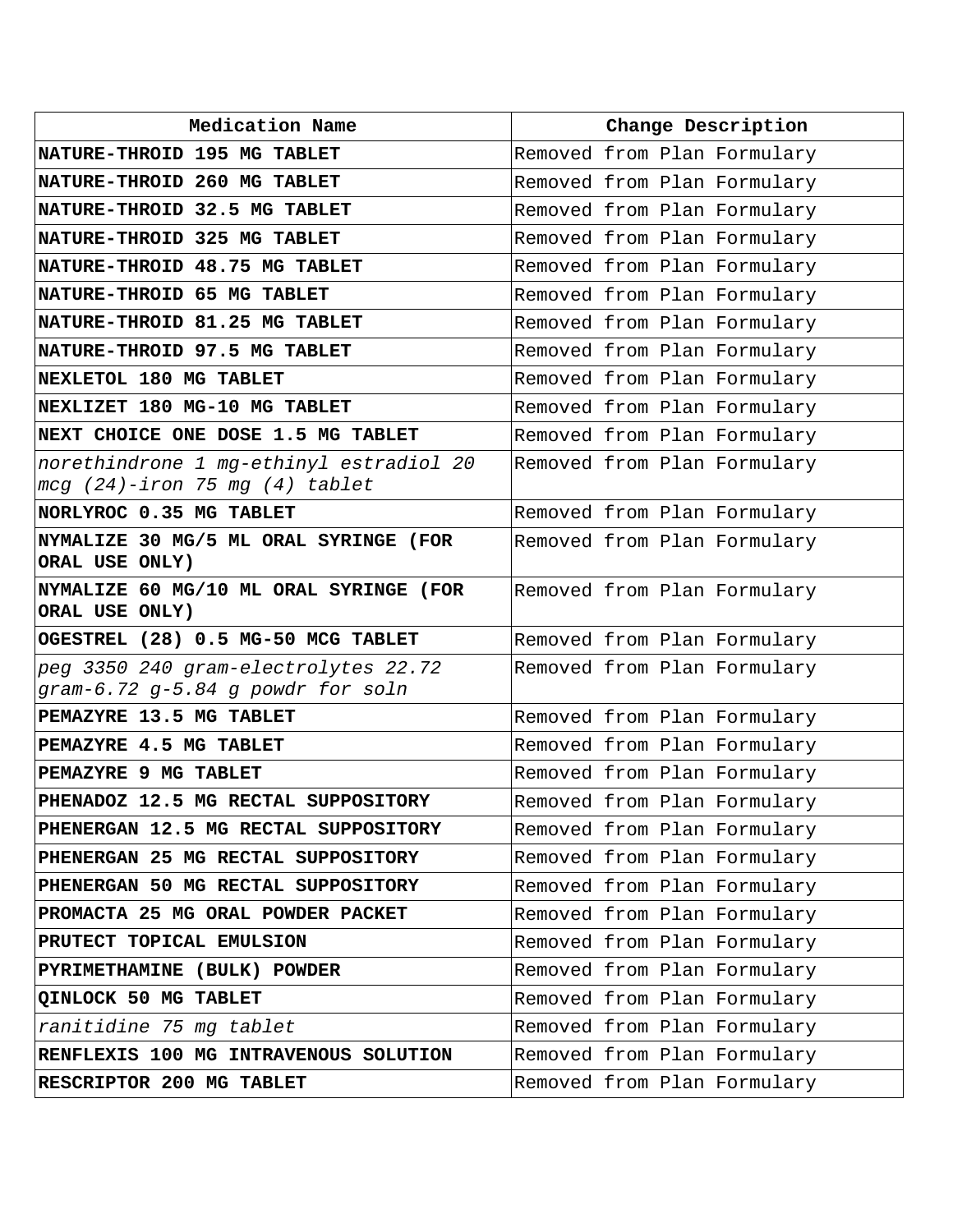| Medication Name                                                    | Change Description                                             |
|--------------------------------------------------------------------|----------------------------------------------------------------|
| RETEVMO 40 MG CAPSULE                                              | Removed from Plan Formulary                                    |
| RETEVMO 80 MG CAPSULE                                              | Removed from Plan Formulary                                    |
| RIBASPHERE 200 MG CAPSULE                                          | Removed from Plan Formulary                                    |
| sodium polystyrene sulfonate 15 gram/60<br>ml oral suspension      | Removed from Plan Formulary                                    |
| theophylline er 100 mg tablet, extended<br>release, 12 hr          | Removed from Plan Formulary                                    |
| theophylline er 200 mg tablet, extended<br>release, 12 hr          | Removed from Plan Formulary                                    |
| TUKYSA 150 MG TABLET                                               | Removed from Plan Formulary                                    |
| TUKYSA 50 MG TABLET                                                | Removed from Plan Formulary                                    |
| VIDEX 2 GRAM PEDIATRIC 10 MG/ML (FINAL<br>CONC.) ORAL SOLUTION     | Removed from Plan Formulary                                    |
| WOMAN'S LAXATIVE (BISACODYL) 5 MG<br>TABLET, DELAYED RELEASE       | Removed from Plan Formulary                                    |
| ZENCHENT (28) 0.4 MG-35 MCG TABLET                                 | Removed from Plan Formulary                                    |
| AJOVY SYRINGE 225 MG/1.5 ML SUBCUTANEOUS                           | Updated from Tier 4 to Tier 3                                  |
| LATUDA 120 MG TABLET                                               | PA is added<br>OL is added                                     |
| LATUDA 20 MG TABLET                                                | PA is added<br>QL is added                                     |
| LATUDA 40 MG TABLET                                                | QL is added<br>PA is added                                     |
| LATUDA 60 MG TABLET                                                | PA is added<br>QL is added                                     |
| LATUDA 80 MG TABLET                                                | PA is added<br>QL is added                                     |
| LO LOESTRIN FE 1 MG-10 MCG (24)/10 MCG<br>$(2)$ TABLET             | Updated from Tier 4 to Tier 3                                  |
| NATAZIA 3 MG/2 MG-2 MG/2 MG-3 MG/1 MG<br><b>TABLET</b>             | Updated from Tier 3 to Non-<br>Formulary                       |
| REBIF (WITH ALBUMIN) 22 MCG/0.5 ML<br>SUBCUTANEOUS SYRINGE         | Updated from Tier 5 to Non-<br>Formulary                       |
| REBIF (WITH ALBUMIN) 44 MCG/0.5 ML<br>SUBCUTANEOUS SYRINGE         | Updated from Tier 5 to Non-<br>Formulary                       |
| REBIF REBIDOSE 22 MCG/0.5 ML SUBCUTANEOUS<br>PEN INJECTOR          | Updated from Tier 5 to Non-<br>Formulary                       |
| REBIF REBIDOSE 44 MCG/0.5 ML SUBCUTANEOUS<br>PEN INJECTOR          | Updated from Tier 5 to Non-<br>Formulary                       |
| REPATHA PUSHTRONEX 420 MG/3.5 ML<br>SUBCUTANEOUS WEARABLE INJECTOR | Updated from Tier 4 to Tier 3<br>PA<br>is added<br>QL is added |
| REPATHA SURECLICK 140 MG/ML SUBCUTANEOUS<br>PEN INJECTOR           | Updated from Tier 4 to Tier 3<br>PA<br>is added<br>QL is added |